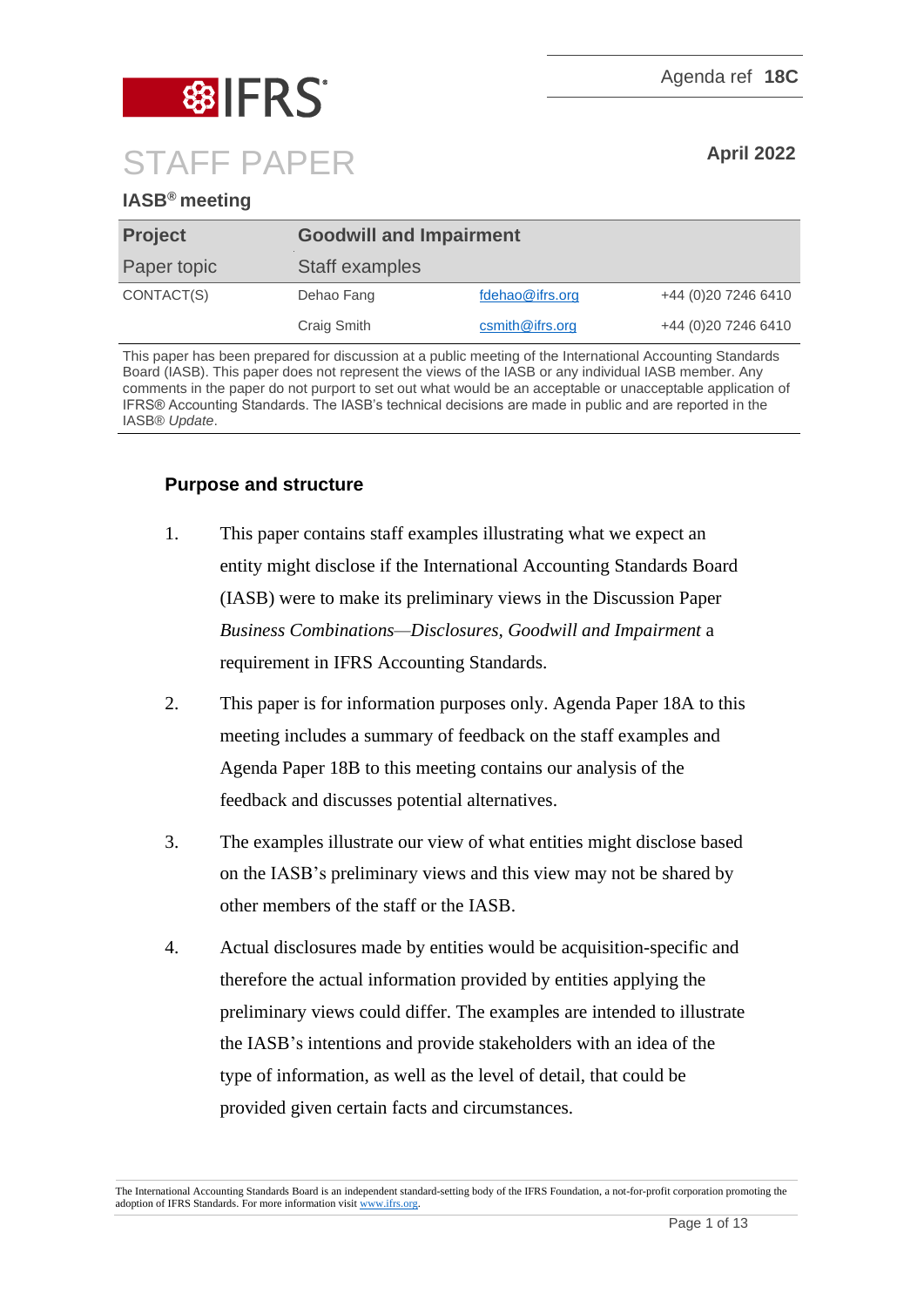- 5. The paper is structured as follows:
	- (a) Example 1 (pages 3–8), including:
		- (i) Background information (pages 3–6); and
		- (ii) Illustrative disclosures (pages 7–8).
	- (b) Example 2 (pages 9–13), including:
		- (i) Background information (pages 9–11); and
		- (ii) Illustrative disclosures (pages 12–13).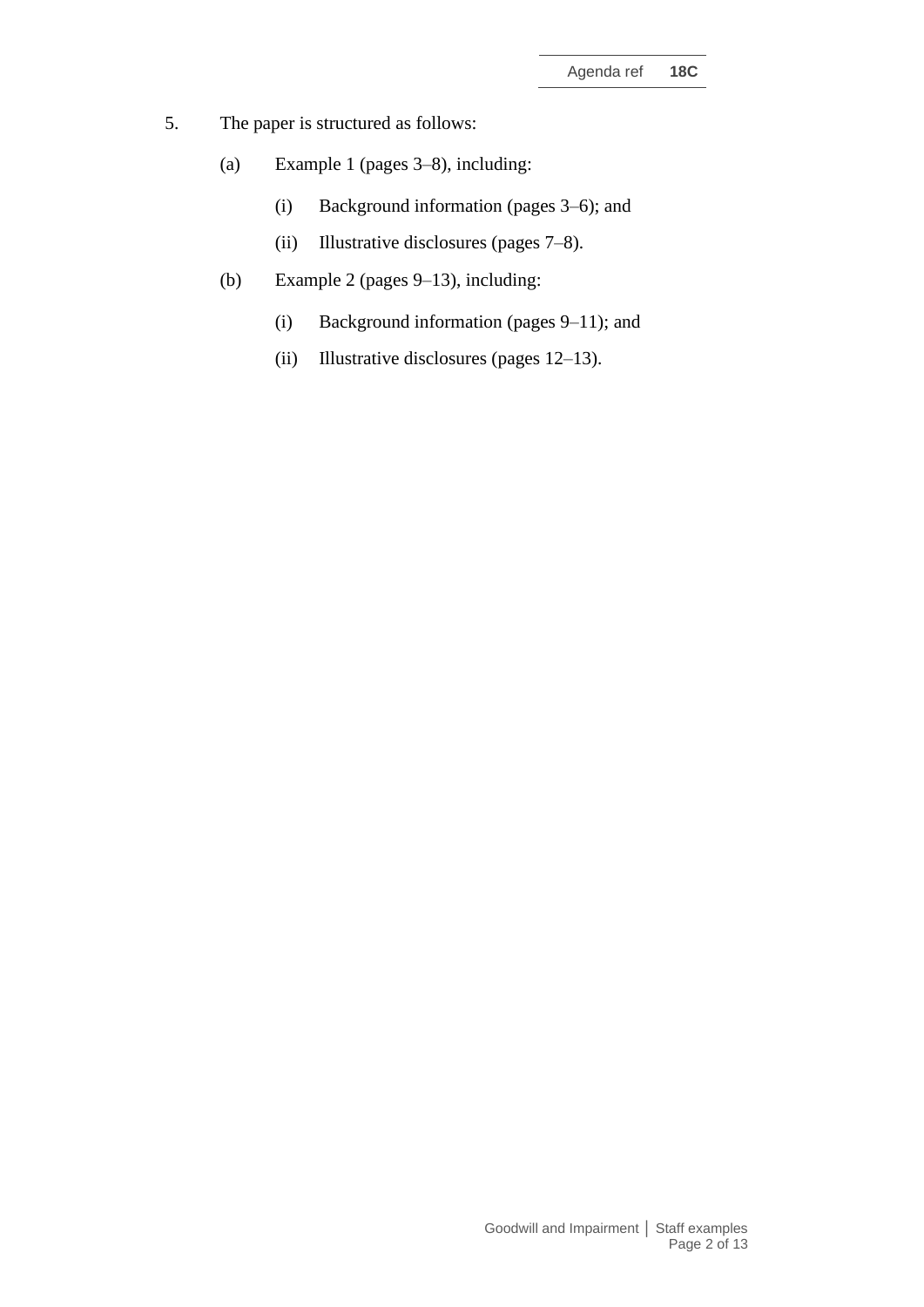## **Staff Example 1: Westferry Inc and Cannon Street Enterprises**

#### **Background information**

### *Information about the business combination*

Established in 19X5, Westferry Inc (Westferry) manufactures and sells processed foods and beverages. It has three geographical reportable segments: Alpha (Europe and Central Asia), Beta (South East Asia) and Gamma (Americas). Westferry is listed on the London Stock Exchange and presents financial statements in compliance with IFRS Standards.

On 1 July 20X5, the company announced an acquisition of Cannon St Enterprises (Cannon), a company based in South East Asia that also manufactures and sells processed foods and beverages. The deal closed on 1 October 20X5. Westferry acquired 100% of Cannon's net assets for total cash consideration of CU1,500 million. The Cannon acquisition will be incorporated into segment Beta.

Westferry recognised CU300 million of goodwill on acquisition. Goodwill mainly represents:

- (a) the future economic benefits to be realised through cost saving measures Westferry expects to implement; and
- (b) the value of Cannon's assembled workforce.

#### *Strategic rationale and business plan*

The acquisition of Cannon is expected to make Westferry one of the largest global manufacturers and sellers of processed foods and beverages, which is in line with the Group's business strategy to be the leading global company within the industry. The additional production capacity and sales channels the Cannon acquisition brings would significantly increase the Group's operations in South East Asia, giving the Group better access to fast growing Asian markets. Westferry's objective for this acquisition is to strengthen its market position in South East Asia by increasing its market share from approximately 15% to approximately 20% by 20X8. This would make Westferry one of the top three largest companies in South East Asia in this industry.

Management believe retaining the staff of Cannon and utilising their expertise and knowledge of markets, particularly in South East Asia, is critical to successfully integrating the Cannon business and realising the full benefits of the acquisition, including cost savings. Westferry hopes to retain all key management personnel of Cannon and keep the cumulative existing Cannon staff turnover in the next 3 years below 25%. In order to achieve this goal, all key management personnel were offered retention bonuses, which were confidential and ranged from 20% to 50% of the individual's annual salary if they remained with the entity for the next 3 years.

Management expect approximately CU28 million of recurring annual cost savings (before tax) from the acquisition, with these being achieved in full by the end of 20X8. Management estimates the present value of the total expected cost savings at approximately CU250 million. Internal estimates of the breakdown of the expected annual cost savings are as follows: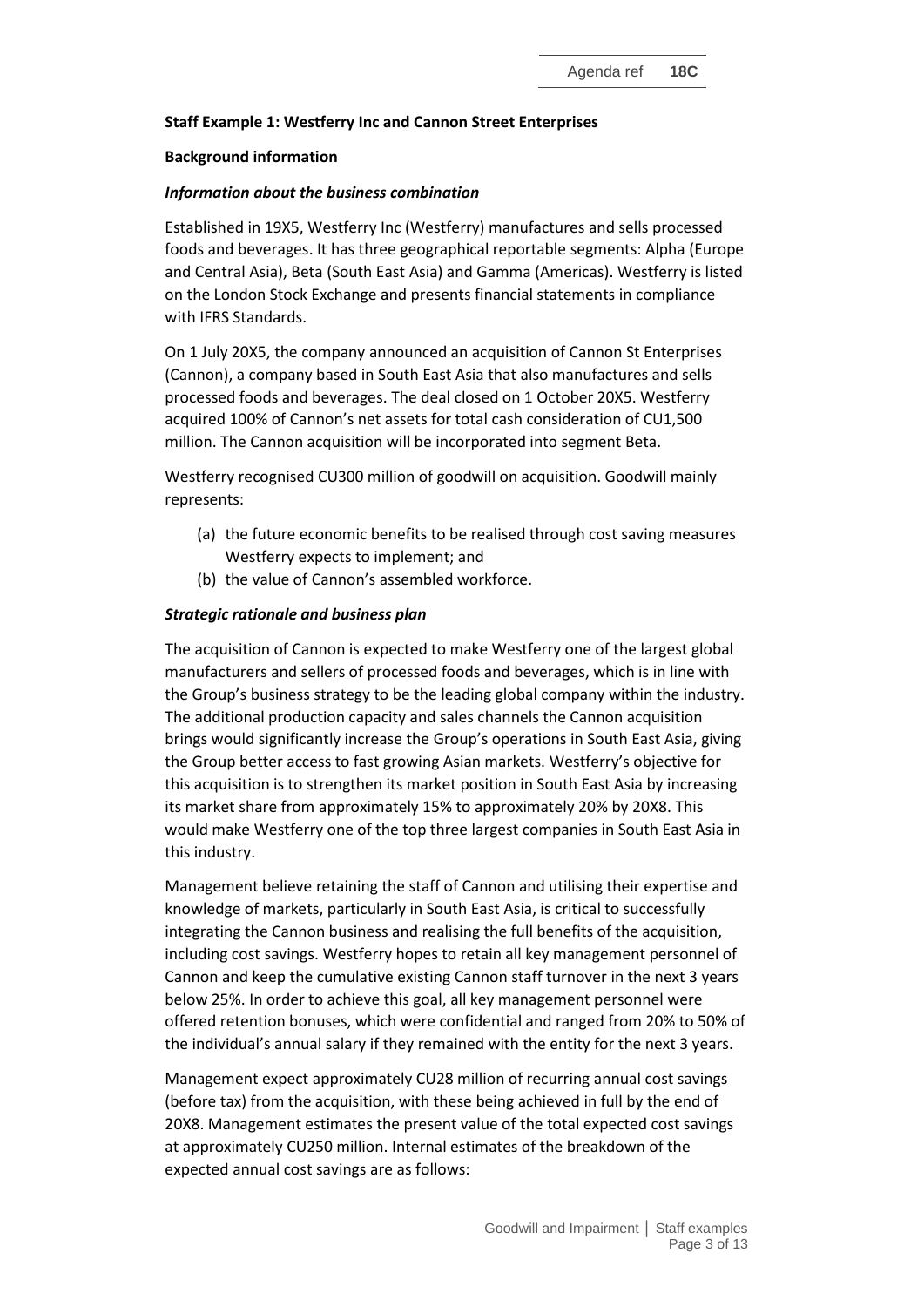- Rental of office premises-CU3 million per annum
- Rental of warehouse—CU6 million per annum
- Logistics—CU5 million per annum
- Utilities—CU1 million per annum
- Redundancies
	- o Administration—CU2 million per annum
	- o Finance—CU3million per annum
	- o HR—CU2 million per annum
	- o IT support—CU4 million per annum
- Others-CU2 million per annum

Total merger costs are estimated at CU55 million. This includes initial costs of approximately CU40 million for Group wide IT system migration, CU10 million for early termination of rented premises of Cannon and CU5 million of expected redundancy payments. Westferry expects the system migration to help save ongoing costs which have been reflected in the Group's cost saving estimates.

Management plans to integrate the operations of Cannon as soon as possible to realise the expected benefits from the acquisition and expects the acquisition to boost segment Beta revenue by at least 30% and profit by at least 35% by 20X8.

#### *Objectives and metrics*

In determining the metrics management will use to monitor the performance of the business combination, the chief operating decision maker (CODM) observed:

- Due to the large amounts of expected synergies between Westferry and Cannon, monitoring the business combination based on the acquired business alone may not accurately represent the performance of the ٠ business combination. The CODM will therefore monitor the business combination based on segment Beta's performance, which also aligns with the entity's objective of increasing its operations in South East Asia.
	- It is important for Westferry to have a stable workforce to ensure the smooth operations of Cannon post-acquisition and to ensure its successful integration with the existing business operations of Westferry. However, not all employees are equally critical for the execution of Westferry's strategy. Therefore, although the CODM monitors all employee turnover, only the retention of Cannon's key management personnel is a key objective.
	- Although management has internal expectations of merger costs, the CODM does not consider such costs to be key objectives because they are not a material component of the value proposition for the business combination.

In line with the above considerations, the CODM identified the following key objectives for the business combination:

- to increase the annual revenue and profit of segment Beta by 30% and 35%, respectively, by 20X8 (compared to 20X5);
- to increase the Group's market share in South East Asia (from approximately 15% to approximately 20% by 20X8);

Goodwill and Impairment **│** Staff examples Page 4 of 13

An entity needs to disclose only the metric(s) that are linked to the objectives for the acquisition—the objectives that the CODM considers must be achieved for the acquisition to be a success (key objectives). An entity need not disclose all information the CODM receives.

In this example, although retainment of employees is reviewed by the CODM it does not need to be disclosed.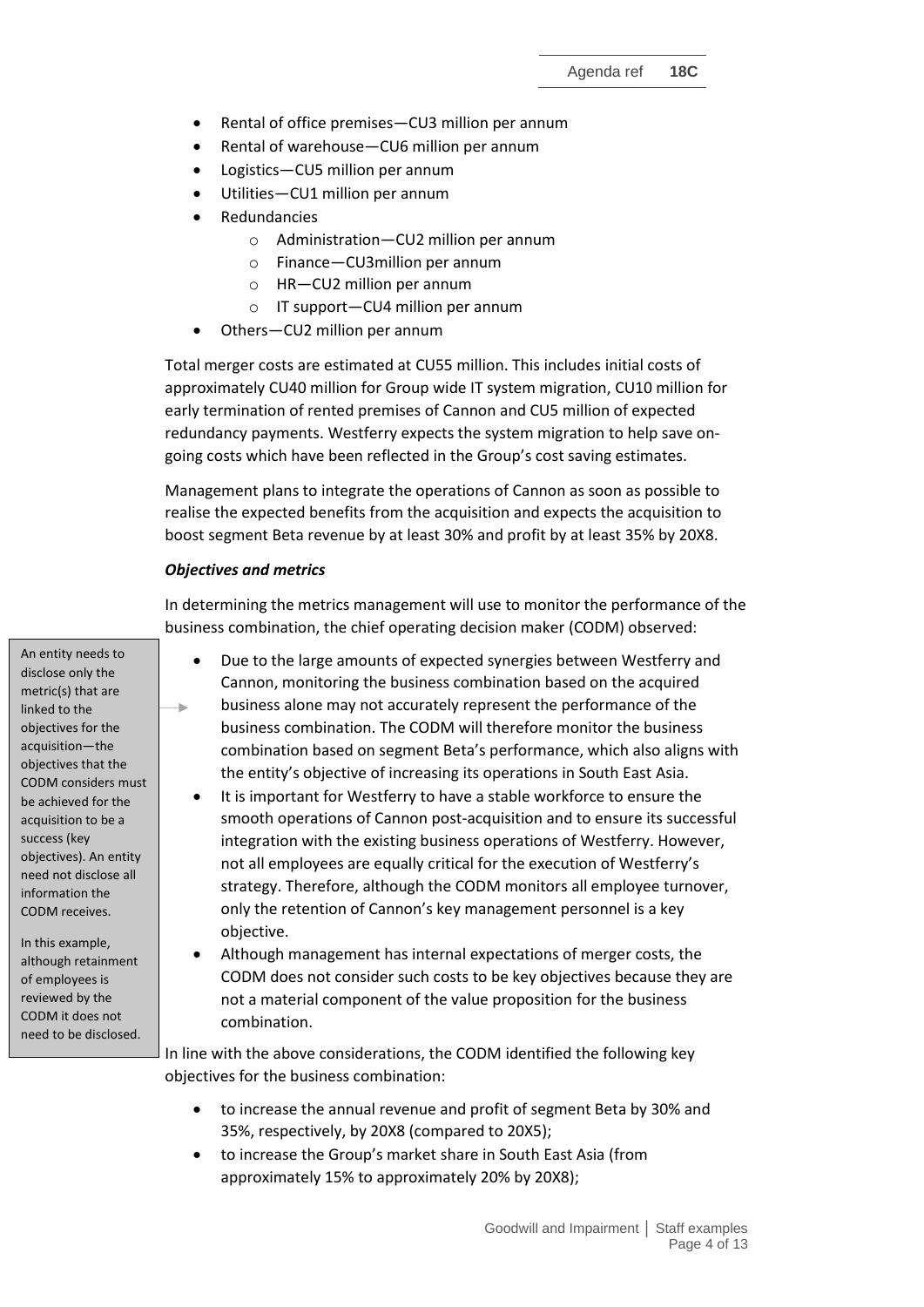- to retain Cannon's key management personnel; and
- to achieve recurring annual cost savings of approximately CU28 million for segment Beta by 20X8 (compared to 20X5).

Given the objective of increasing the Group's market share in South East Asia and the expectation of achieving full cost savings by 20X8, the CODM plans to monitor the success of the business combination until 20X8. The cost savings achieved are estimated by the finance team and the CODM expects the combined revenue and profit information of segment Beta to provide a reasonable view of the performance of the business combination in this initial period. After this period, the performance of Cannon will no longer be monitored against the acquisition date expectations but will form part of the overall budgeting and review process for segment Beta.

## *Subsequent performance*

The December 20X5 reporting to the chief operating decision maker noted:

- the integration of the acquisition of Cannon is proceeding as planned. All acquisition-date targets remain unchanged.
- the latest third-party market share information indicates the Group has 16% market share in South East Asia.
- Westferry managed to realise CU5 million recurring annual cost savings in the financial year ended 20X5.
- the Group incurred CU25 million of merger costs during the year.
- since the acquisition date, 6% of Cannon's employees have left but all key management personnel of Cannon remain with the Group.

The December 20X6 reporting to the chief operating decision maker noted:

- the Cannon acquisition is proceeding as planned and has contributed to higher revenue and profits. Revenue in segment Beta has increased 20% during the year and segment profit is 25% higher. Based on internal reporting the CODM considers the increased revenue and profit in segment Beta during the period to primarily reflect the effects of the business combination.
- The latest third-party market share information indicates the Group had 18% market share in South East Asia.
- Westferry managed to realise CU15 million recurring annual cost savings in the financial year ended 20X6, bringing the total cumulative amount of annual cost savings realised to CU20 million.
- Although the total amount of expected cost savings remains unchanged, recurring annual cost savings of only CU22 million are expected to be fully realised by 20X8. The full amount of recurring annual cost savings of CU28 million are now expected to be achieved from the end of 20X9.
- The Group incurred a further CU15 million in merger costs during the year. Total merger costs are expected to be lower at CU48 million (compared to CU55 million as originally estimated) due to lower than expected system migration costs.

The Board's preliminary view is to require an entity to disclose the performance of a business combination for as long as the CODM is reviewing performance against initial objective. However, if the CODM stops monitoring the acquisition before the end of the second full year after the year of acquisition, the entity should be required to disclose that fact and the reasons why it stopped monitoring the acquisition.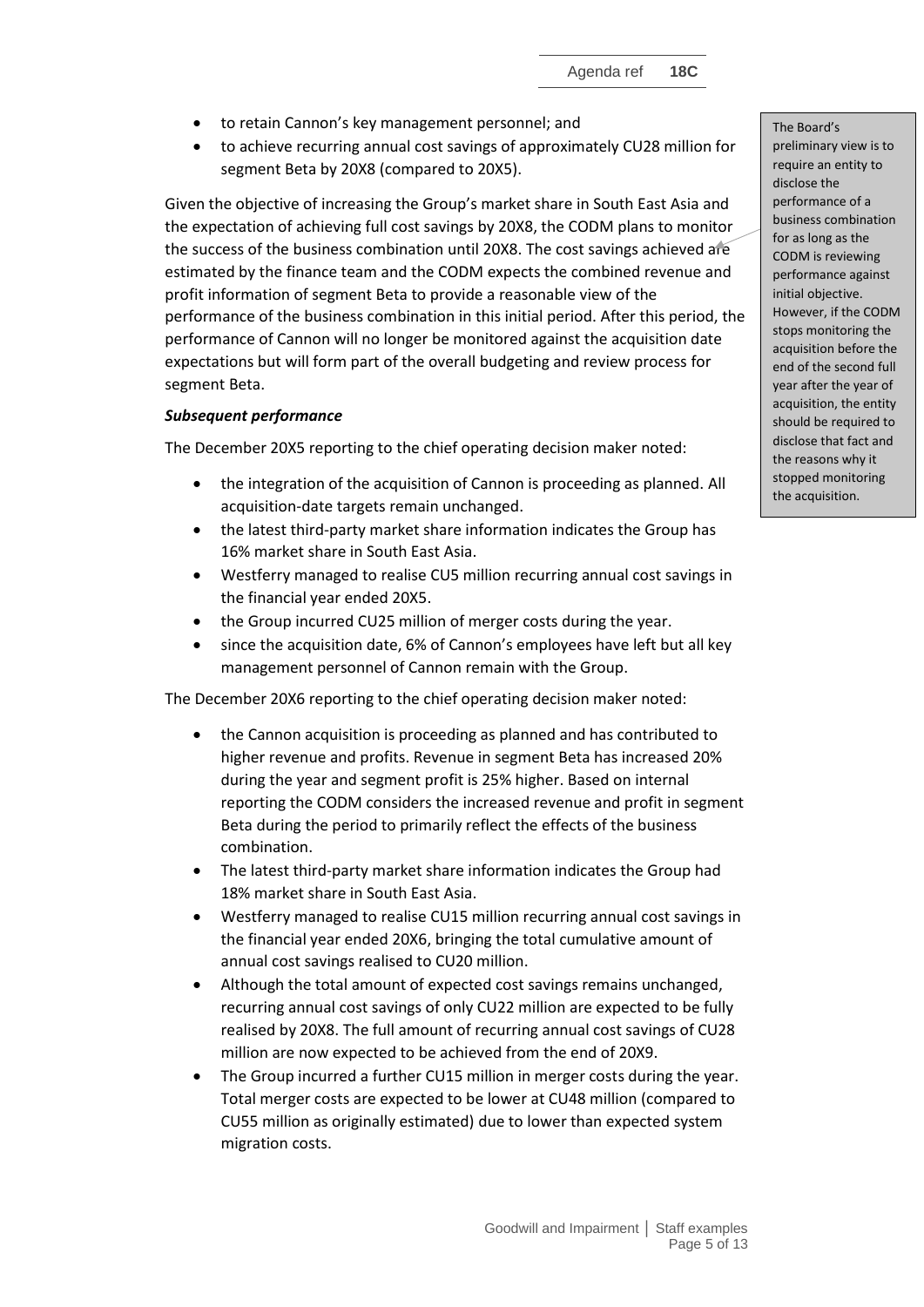- A further 4% of Cannon's employees have left in the year but all key management personnel of Cannon remained.
- Management expect to still achieve the original objectives for segment revenue and profit, employee turnover and market share.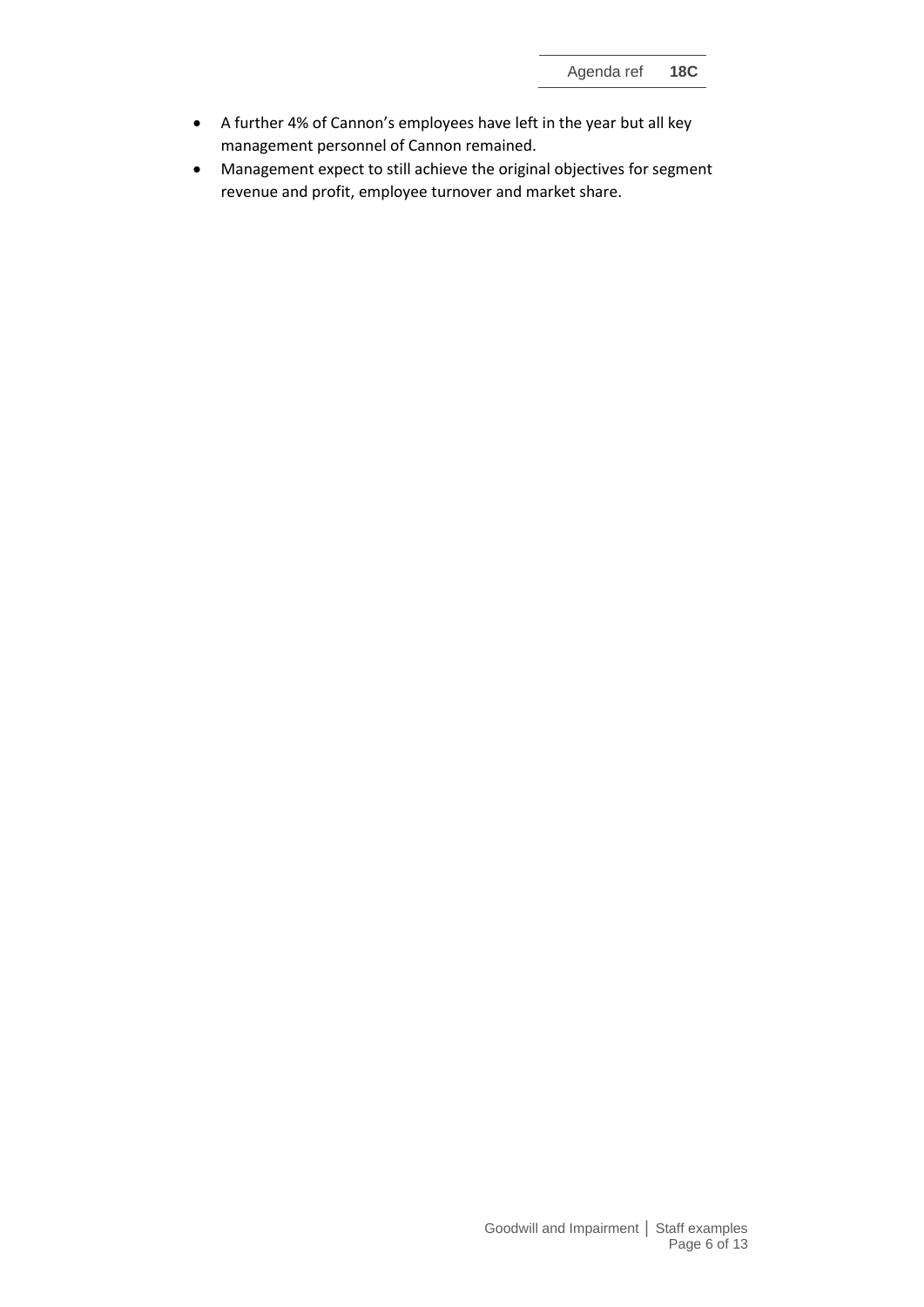**Disclosures in Westferry's financial statements for the year ended 31 December 20X5:**

## *Information about the acquisition*

These are existing disclosure requirements in IFRS 3 that an entity is required to apply.

The Board's preliminary view requires an entity to provide quantitative information about expected synergies rather than only qualitative information.

In this example the entity provides a single amount but an entity could provide the range of expected amounts.

Information is disclosed at a higher level of aggregation than the CODM has access to. The preliminary view does not require a detailed breakdown of synergies but this could be provided if desired.

The Board did not propose a specific requirement to disclose this information but it is useful for users and could assist the entity in meeting the objective of the disclosure requirements to provide users with an understanding of the extent to which the CODM's objectives are being met.

On 1 October 20X5, the Group completed its acquisition of Cannon St Enterprises (Cannon), a manufacturer and seller of processed foods and beverages based largely in South East Asia, by acquiring 100% of Cannon's net assets for total cash consideration of CU1,500 million.

The Group acquired Cannon as part of its overall business strategy to become the leading global manufacturer and seller of processed foods and beverages. The acquisition is expected to increase the Group's production and sales capacity in South East Asia, giving the Group better access to the fast growing South East Asian markets.

The Group plans to integrate the business operations of Canon into segment Beta, and the CODM will monitor the performance of the acquisition on a combined basis using segment Beta information.

Goodwill arising from the acquisition amounted to CU300 million. Goodwill represents the value of Cannon's assembled workforce that is not separately identifiable and recognised, as well as future economic benefits the Group expects to realise through cost savings. The Group expects to realise recurring cost savings from implementing the Group's supply chain best practices, increased purchasing power and from optimised Group-wide support functions. The Group expects to achieve the full amount of recurring annual costs savings from 20X8 once the business of Cannon is fully integrated with the existing business operations of the Group. The Group estimates the present value of expected cost savings to be approximately CU250 million and estimates the cost to achieve these savings at approximately CU55 million.

In line with the Group's strategy, the objectives for this acquisition are:

- to increase the annual revenue and profit of Segment Beta by 30% and 35%, respectively, by 20X8 (compared to 20X5);
- to increase the Group's market share in the South East Asia by 20X8 (from approximately 15% to approximately 20%);
- to retain all key management personnel of Cannon; and
- to achieve recurring annual cost savings of approximately CU28 million for Segment Beta by 20X8 (compared to 20X5).

## *Information about subsequent performance*

For the financial period ended 31 December 20X5, the integration of the acquisition of Cannon has proceeded as planned. The Group:

- increased its market share to 16% in South East Asia:
- retained all key management personnel of Cannon; and
- realised recurring annual cost savings of CU5 million for Segment Beta.

Management expect the Group to achieve the key objectives for the acquisition.

According to the Board's preliminary view, the CODM may monitor the performance of a business combination either on a standalone basis or on a combined basis. In this example, management monitors the business combination using combined metrics because they best represent the performance of the business

combination.

The entity discloses in the year of acquisition the metrics it will use to monitor success of the acquisition. This is based on the information the CODM will use to monitor the acquisition and so will vary between acquisitions. Such metrics may be monetary or nonmonetary.

Management need to provide an update of progress towards its objectives in the year of acquisition.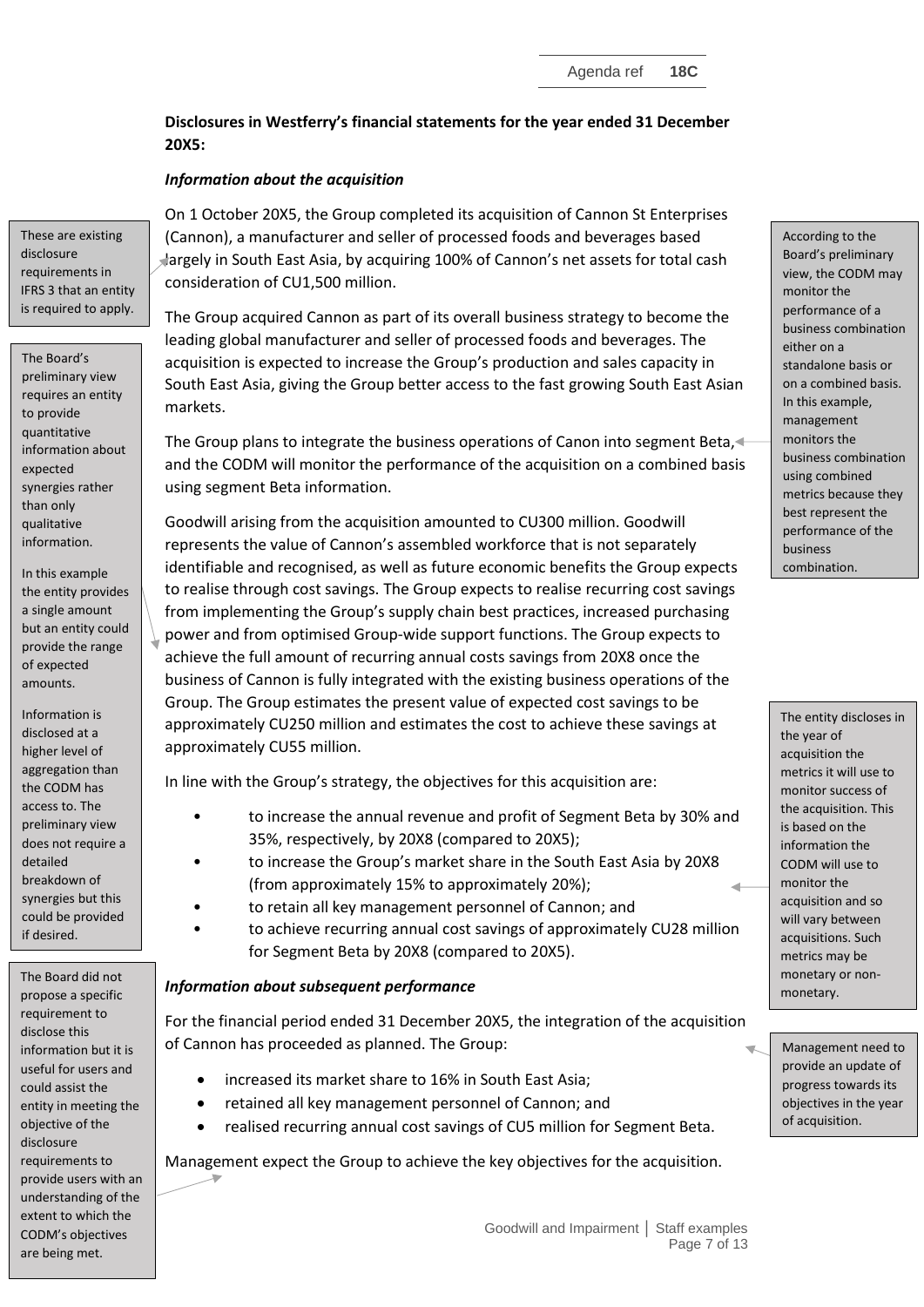## **Disclosures in Westferry's financial statements for the year ended 31 December 20X6:**

## *Information about the business combination*

The acquisition date key objectives are repeated in the subsequent period for reference.

Management identified the objectives for the acquisition of Cannon at the acquisition date. These objectives are:

- to increase the annual revenue and profit of segment Beta by 30% and 35%, respectively, by 20X8;
- to increase the Group's market share in the South East Asia by 20X8 (from approximately 15% to approximately 20%);
- to retain all key management personnel of Cannon; and
- to achieve recurring annual cost savings of CU28 million for Segment Beta by 20X8 (compared to 20X5).

## *Information about subsequent performance*

During the financial year ended 31 December 20X6, the Group's integration of Cannon continued and:

- revenue and profit in segment Beta increased by 20% and 25% respectively compared to the revenue and profit before the business combination;
- the Group increased its market share in South East Asia to 18%;
- the Group retained all key management personnel of Cannon as at 31 December 20X6; and
- the Group realised recurring annual cost savings of CU15 million for Segment Beta in 20X6, bringing the total cumulative amount of recurring annual cost savings realised since the acquisition date to CU20 million.

Management expect the Group to achieve all key objectives for the acquisition, except for annual cost savings, which management now expect to achieve from 20X9.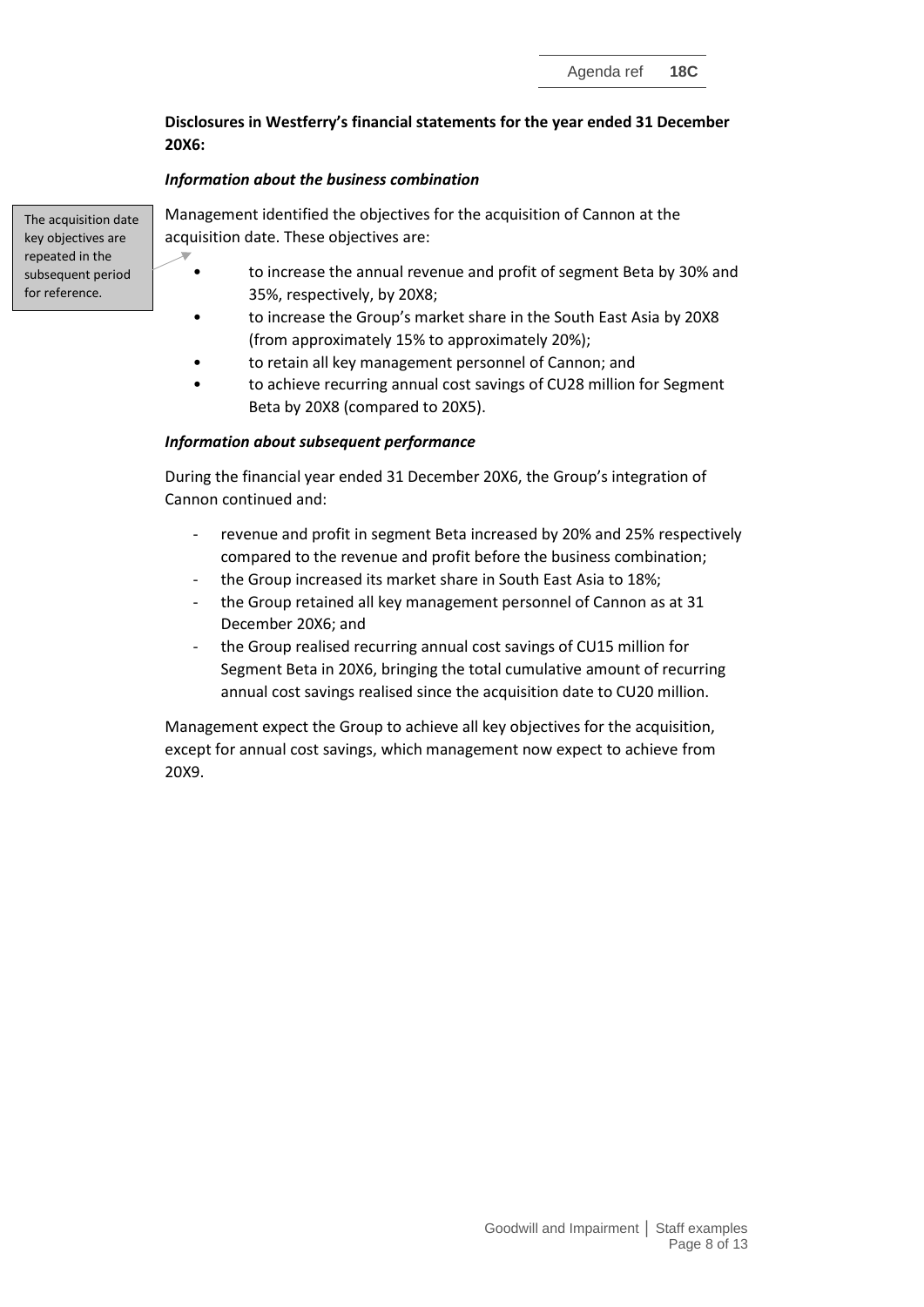## **Staff Example 2: Libra PLC and Scorpio Limited**

#### **Background information**

#### *Information about the business combination*

Libra PLC operates a leading social networking platform in Atlantis. The entity derives its revenue mainly from targeted advertisements on its platform. Libra is listed on the Atlantis Stock Exchange and produces financial statements in compliance with IFRS Standards.

Libra has been growing rapidly for the past decade, but its management is concerned that such growth may not be sustainable for much longer. Therefore, management has been looking for new growth opportunities and to diversify Libra's sources of income.

On 1 January 20X7, Libra announced that it had completed the acquisition of 100% of Scorpio Limited, an online food delivery platform, for total cash consideration of CU100 million. Both Libra and Scorpio have 31 December financial year ends. The net of the acquisition-date amounts of the identifiable assets acquired and the liabilities assumed was CU45 million (mainly the brand value of Scorpio Limited). This resulted in an amount of CU55 million of goodwill being recognised, which represents:

- 1. revenue and cost synergies Libra expects to realise through the acquisition; and
- 2. the value of Scorpio's assembled workforce.

### *Strategic rationale and business plan*

The strategic rationale of the business combination is to sustain revenue growth. Scorpio Limited has three revenue streams: a flat delivery fee for each order, a percentage-based commission fee and an advertisement fee for search priority. Libra expects to realise both revenue and cost synergies from the acquisition. Postacquisition, based on Libra's business plan:

- 1. The Group will revise its corporate structure and have two business segments:
	- a. Advertising—advertisements for the Group's integrated social networking and food delivery platform; and
	- b. Food delivery—non-advertisement revenue from the food delivery service.
- 2. The platforms for food delivery and social networking will be combined into one to serve existing Libra and Scorpio users. This will enable both services offered by the Group (social networking and food delivery) to reach a larger combined customer base.
- 3. The Group will launch a marketing campaign that offers cash rebates to existing Libra users to promote Scorpio's services. This cash rebate scheme is expected to last until December 20X8.
- 4. Support functions for both platforms will be consolidated to save cost.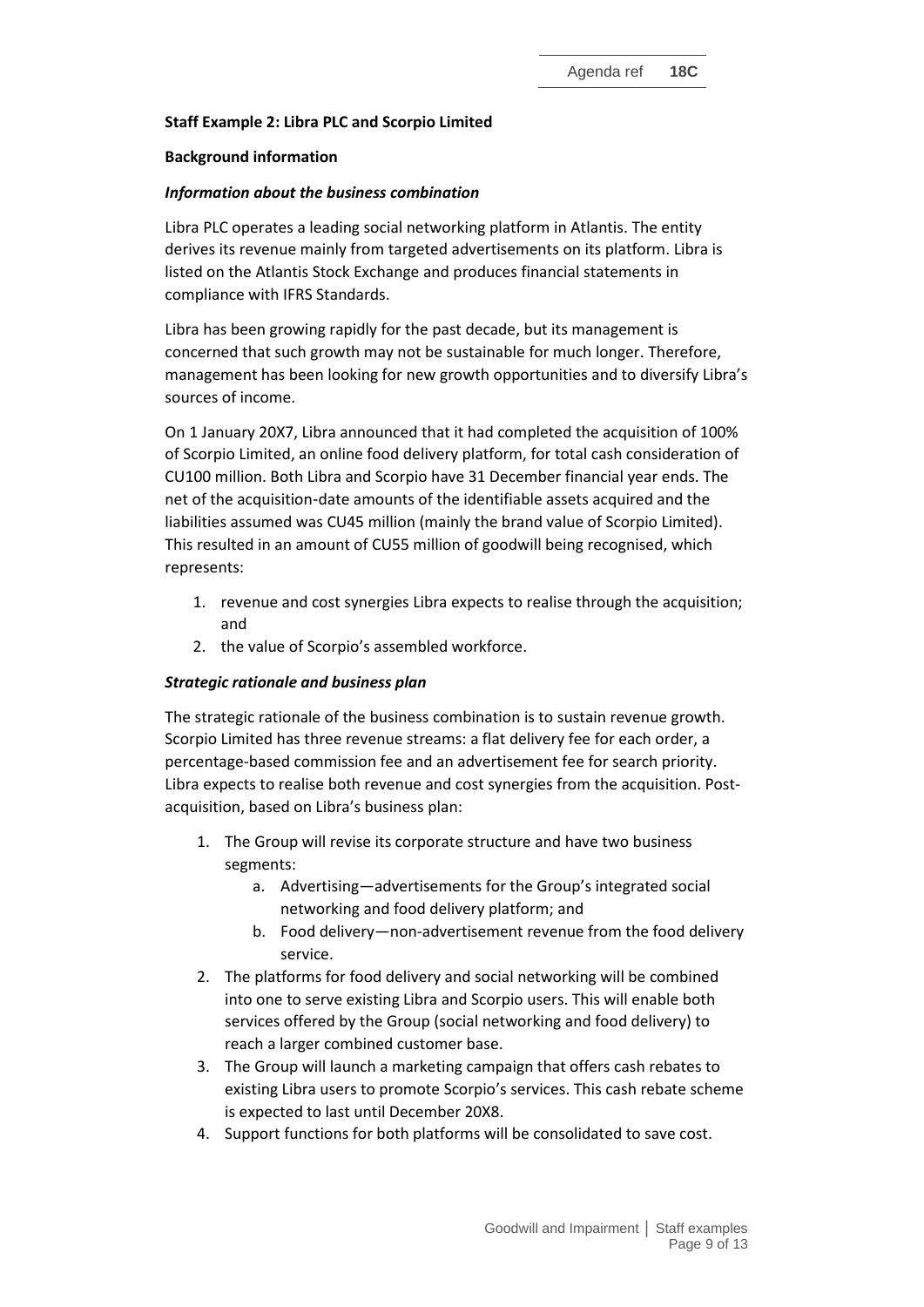As part of the acquisition process, management modelled cash flows for Scorpio to support its bid. Based on those internal estimates:

- 1. the combined daily active users are forecast to increase by between 7–12% in 20X7, and by 3–5% each year for the following 3 years.
- 2. the combined revenue for the Group's Advertising segment is expected to increase by 8% in 20X7, 5% in 20X8 and 3% each subsequent year.
- 3. the revenue from the Group's Food delivery segment is expected to increase by 12% in 20X7, 7% in 20X8 and 4% each subsequent year. The cost of the cash rebate is expected to offset the increased revenues in 20X7 and 20X8.
- 4. consolidation of support functions would allow the Group to save CU2 million per year compared to if those support functions were run separately.
- 5. management estimates the present value of the annual cost and revenue synergies to be CU15 million and CU40 million respectively. Management expect to incur approximately CU15 million (inclusive of cash rebates) to achieve those synergies.

#### *Objectives and metrics*

In determining the metrics the chief operating decision maker (CODM) will use to monitor the performance of the business combination, the CODM observed:

- A key objective of the business combination is to consolidate the two platforms to increase the overall user base of the combined platform. The smooth integration of the platforms is vital to the success of the business plan. Therefore, the CODM will monitor the increase in daily active users of the combined platform, as well as the integration of the platforms.
- The strategic rationale of the business combination is to sustain revenue growth. Although consolidating the support functions will allow Libra to save some costs, these savings were not the focus of the business combination. Similarly, the amount to be spent on the cash rebate is not a key focus of the business plan.
- Because of the planned integration of the platforms and revenue synergies between the existing and acquired businesses, management will monitor the success of the business combination based on the revenue growth in each business segment, as well as the growth in combined user base, rather than attempting to isolate the performance of the acquired entity.
- Management expect to fully integrate the business operations of Scorpio by 31 December 20X7, along with the launch of the combined platform. The combined information reviewed by the CODM is expected to reflect the achievement of the objectives of the business combination in the first few years and the CODM expects to stop monitoring the business combination once the integrated platform has been developed and implemented. The CODM will, at that point, review the business operations as part of the overall annual budgeting process and performance monitoring for the individual segments.

In both examples, the CODM monitors the performance of the acquisition at segment level. However, monitoring of acquisitions does not always need to be performed at the segment level. The CODM may monitor the business combination at the acquired entity level, business unit level or another level as appropriate, depending on the internal organisation of entities.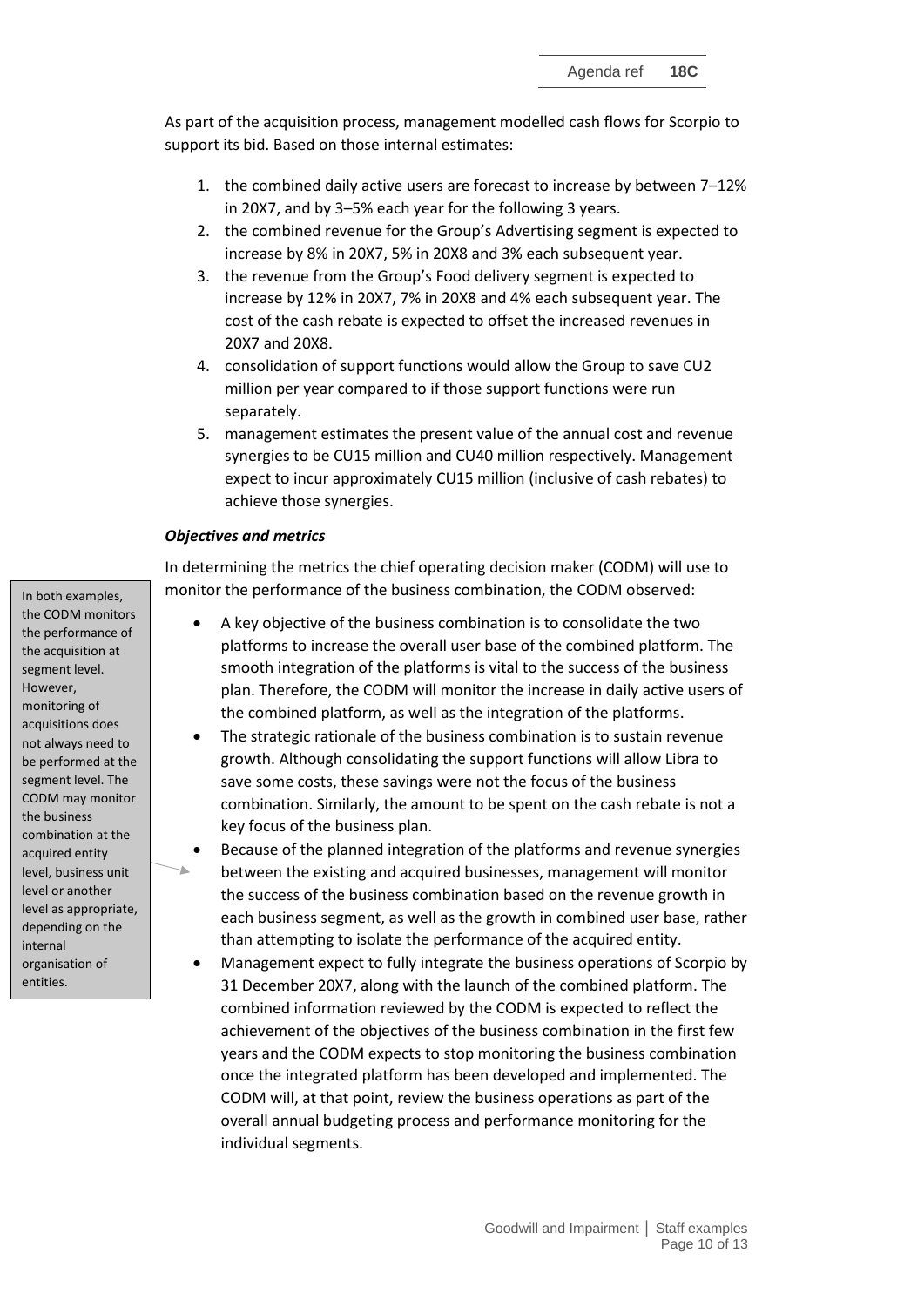## *Subsequent performance*

The December 20X7 reporting to the chief operating decision maker noted:

- Due to technical difficulties in integrating the software and databases used by the two platforms, the combined platform was not launched in 20X7 as originally planned. The combined platform was launched after the financial year-end on 1 January 20X8. The plan to offer cash rebates to customers was similarly deferred and started in January 20X8.
- The daily active users for Libra and Scorpio increased by 5% and 6% respectively in 20X7. Information on combined daily active user growth in 20X7 was not available because the integrated platform was not launched in 20X7.
- The combined revenue for the Group's advertising and food delivery businesses increased by 5% and 8% respectively in 20X7.
- Despite the setback in launching the new platform, consolidation of support functions has been successful, and helped the Group achieve recurring annual cost savings of CU2.2 million in 20X7.

The December 20X8 reporting to the chief operating decision maker noted:

- The launch of the new platform in 20X8 was successful.
- The combined daily active users for the new combined platform increased by 10% in 20X8.
- The combined revenue for the Group's advertising and food delivery businesses increased by 12% and 16% respectively in 20X8. Based on internal reporting the CODM considers the performance of the advertising segment during the period to primarily reflect the effects of the business combination.
- Consolidation of support functions helped the Group achieve recurring annual cost savings of CU1.8 million in 20X8, a combined annual saving of CU4 million since acquisition.
- Based on updated internal forecasts, management's original objectives for the business combination beyond 20X8 are still achievable despite the initial setbacks.

The Board's preliminary view does not require an entity to track and monitor the achievement of synergy if that information is not a key objective that the CODM has identified for the business combination to be monitored in subsequent periods.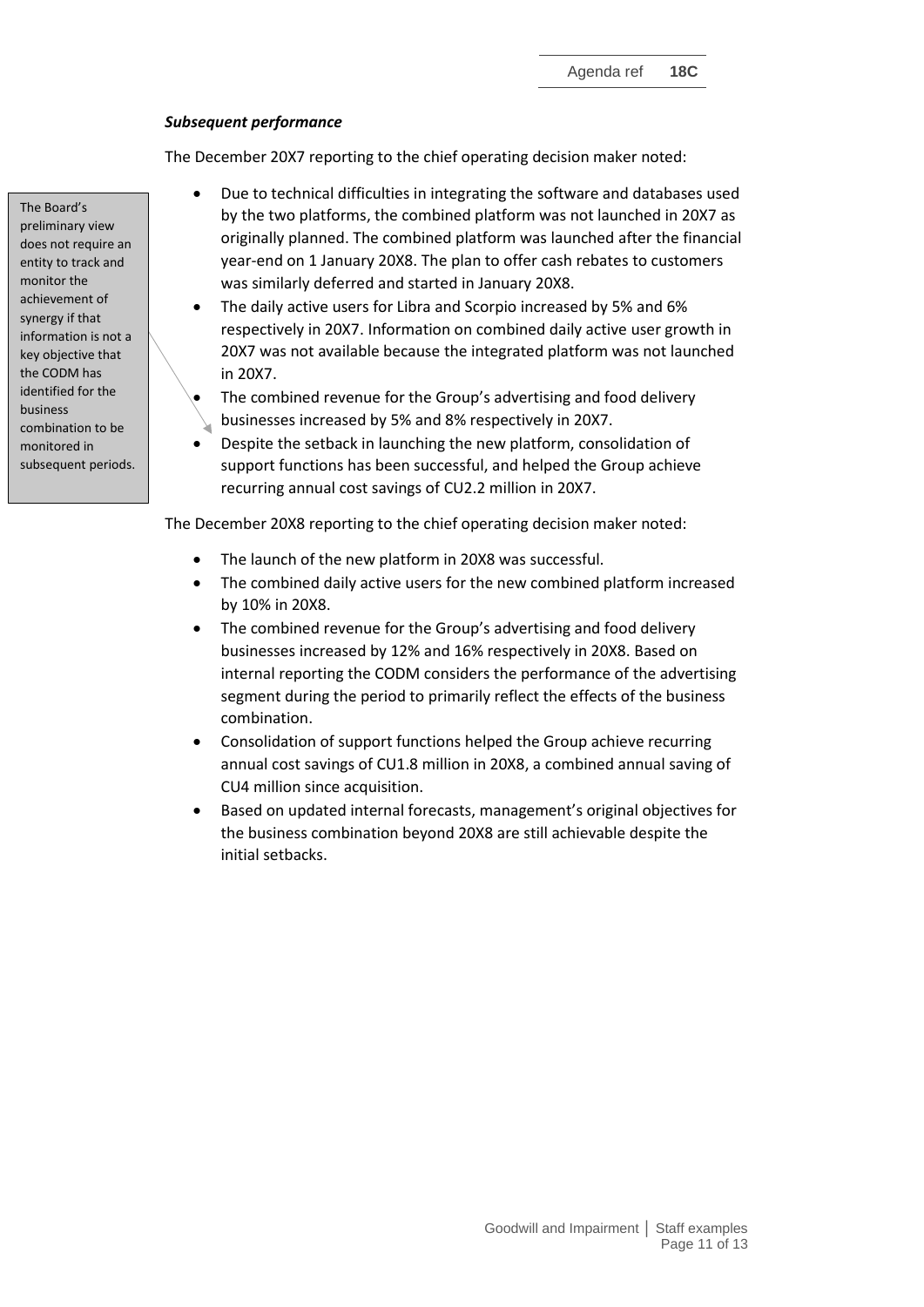## **Disclosures in Libra's financial statements for the year ended 31 December 20X7:**

## *Information about the business combination*

On 1 January 20X7, the Group completed its acquisition of Scorpio Limited (Scorpio), an online food delivery platform based in Atlantis, by purchasing 100% of Scorpio's ordinary shares outstanding for total cash consideration of CU100 million.

Goodwill arising from the acquisition amounted to CU55 million. Goodwill represents:

- the value of Scorpio's assembled workforce that is not separately identified and recognised; and
- future economic benefits the Group expect to realise through revenue synergies from cross-selling opportunities and cost savings from consolidating support functions. The present value of expected synergies is CU15 million of cost synergies and CU40 million of revenue synergies. Management estimates the cost to achieve these synergies at approximately CU15 million.

The Group acquired Scorpio as part of its overall growth strategy. The Group plans to combine Scorpio's food delivery platform with Libra's social networking platform into an integrated platform, allowing users to gain seamless access to both service lines. By expanding its user base, the Group expects to benefit from revenue synergies between Scorpio's product offerings and the existing business lines of the Group and achieve sustainable revenue growth.

The Group monitors the performance of the acquisition by product lines. In line with the Group's strategy, management's objectives for this acquisition are as follows:

- to launch an integrated platform for the Group's social networking and food delivery products in 20X7;
- to increase the combined daily active users on the integrated platform by 7–12% in 20X7, and by 3–5% for each of the following 3 years;
- to increase the revenue from the Group's Advertising segment by 8% in 20X7, 5% in 20X8 and 3% each subsequent year; and
- to increase the revenue from the Group's Food delivery segment by 12% in 20X7, 7% in 20X8 and 4% each subsequent year.

### *Information about subsequent performance*

The revenue for the Group's Advertising and Food delivery segments increased by 5% and 8% respectively.

The Group was unable to launch an integrated platform during the year. As a result management was unable to monitor the growth in daily active users on a combined basis. Instead, management monitored daily active users for Libra and Scorpio's platforms separately. The daily active users using the Libra and Scorpio platforms increased by 5% and 6% respectively in 20X7. The integrated platform was launched after the reporting period on 1 January 20X8. Management's objectives for the acquisition are unchanged as a result of this delay.

The Board's preliminary view does not require an entity to disclose specific plans for where synergies are expected to arise.

#### The Board's

preliminary view is to require an entity to disclose a change of metric if the CODM no longer monitors the metric set out at the acquisition date.

In this case, the combined user numbers are unavailable and instead the entity monitors and discloses user growth of the two platforms separately.

An entity needs to disclose nonadjusting events after the reporting date applying IAS 10 *Events after the Reporting Period*. This is included in the example because it relates to the business combination. An entity may also disclose this information in a separate note.

÷.